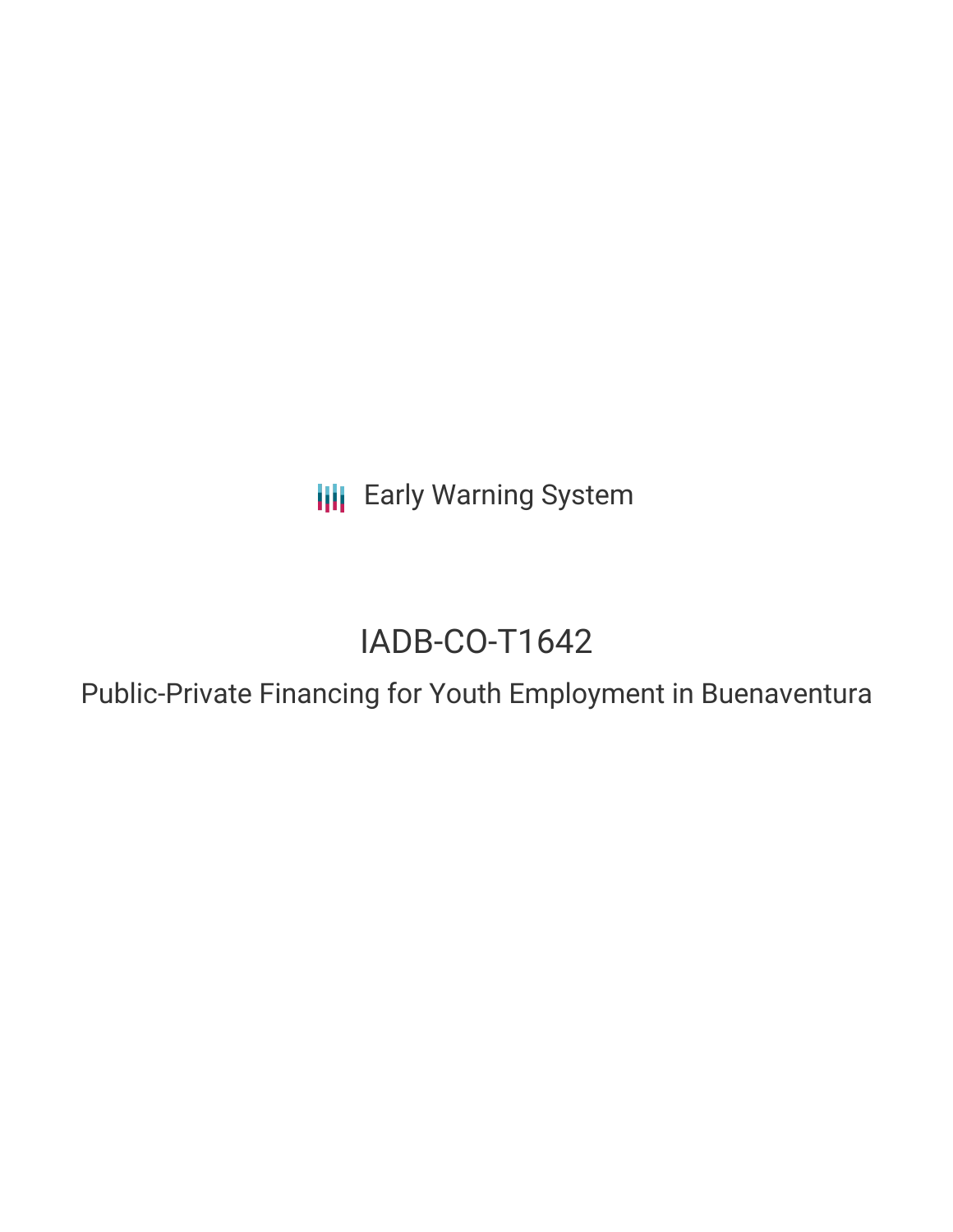### **Quick Facts**

| <b>Countries</b>               | Colombia                                  |
|--------------------------------|-------------------------------------------|
| <b>Specific Location</b>       | <b>Buenaventura</b>                       |
| <b>Financial Institutions</b>  | Inter-American Development Bank (IADB)    |
| <b>Status</b>                  | Approved                                  |
| <b>Bank Risk Rating</b>        | U                                         |
| <b>Voting Date</b>             | 2021-11-29                                |
| <b>Borrower</b>                | Government of Colombia                    |
| <b>Sectors</b>                 | Law and Government, Technical Cooperation |
| <b>Investment Type(s)</b>      | Advisory Services, Grant                  |
| <b>Investment Amount (USD)</b> | $$0.40$ million                           |
| <b>Project Cost (USD)</b>      | \$ 0.40 million                           |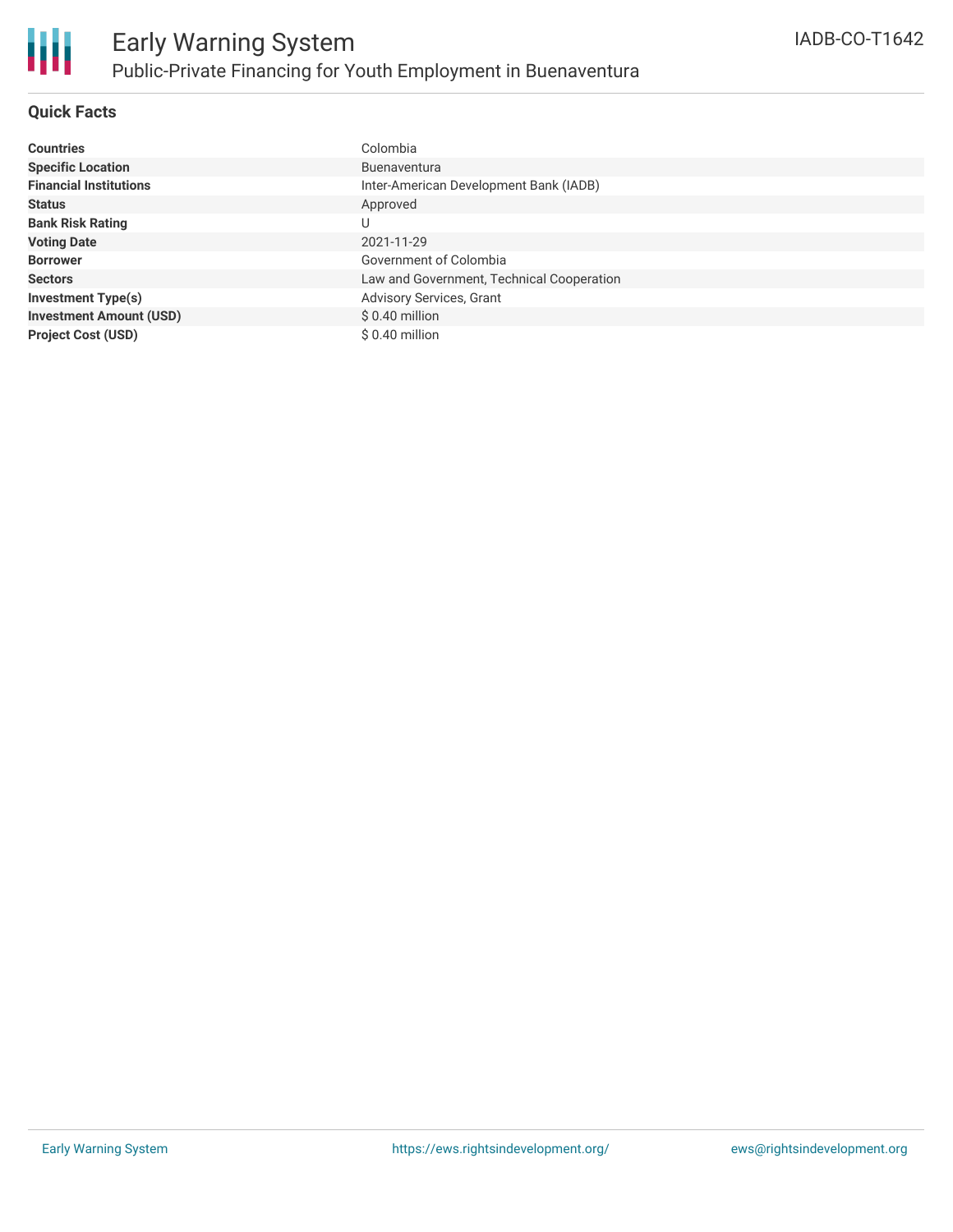

### **Project Description**

The objective of this TC is to design a public-private financing model for sectoral training of vulnerable youths in Buenaventura, that allows them to access long term successful labor trajectories. Specifically, this TC aims to finance the design, implementation, evaluation, and methodological transfer for installed capacity construction of a training model in relevant skills for one or two sectors with potential to generate quality employment in Buenaventura combined with training in socialemotional skills.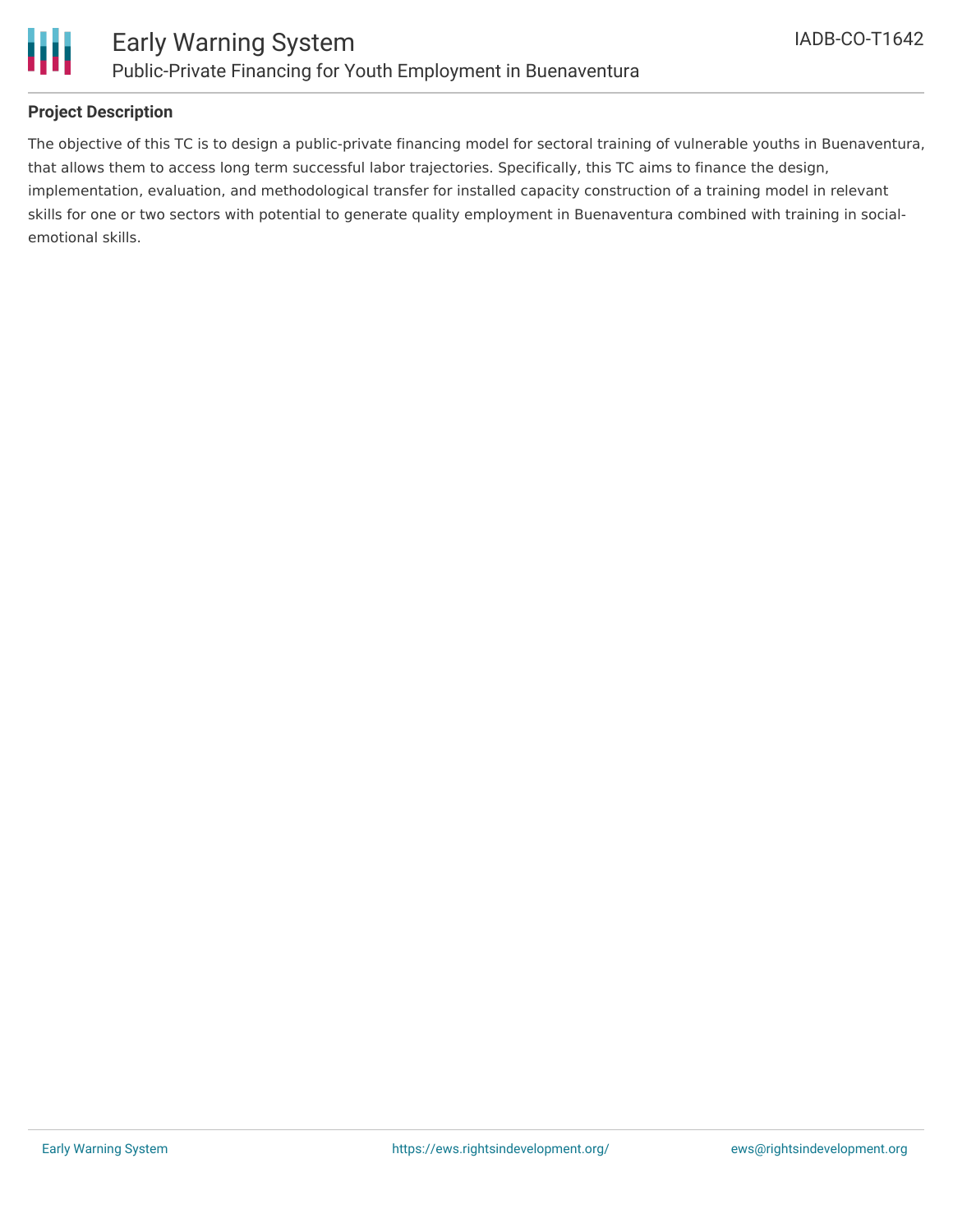

## Early Warning System Public-Private Financing for Youth Employment in Buenaventura

### **Investment Description**

• Inter-American Development Bank (IADB)